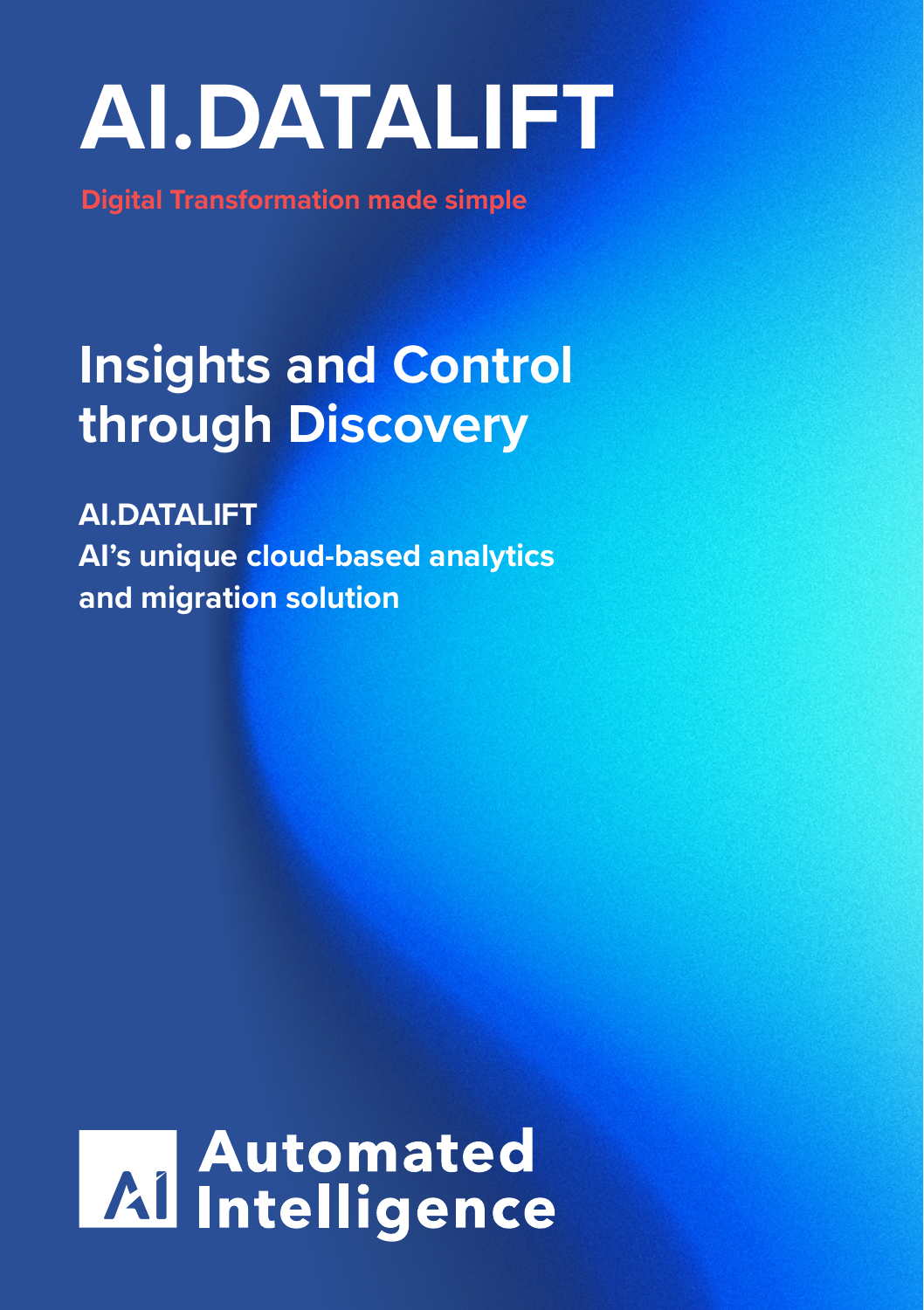### **Discover and gain control of your organisation's information for improved decision-making**

**Information is critical to decision-making and business strategy. In this era of big data, every organisation creates information, and the volume, velocity and variety is increasing daily. This includes everything from documents, spreadsheets, contracts, records, and reports to phone recordings, emails, videos and photos.** 

Without effective information governance, an organisations lack of visibility and control of information across a growing number of data silos leads to reduced productivity and compliance and therefore, increased risk.

Modern platforms such as Microsoft 365 enable greater automation for information governance, without automation, the deluge of information is impossible to control. Whether using file shares, or legacy on-premise EDRMS platforms such as Meridio, Trim, OpenText, RKYV, Objective – full discovery, categorisation, retention and defensible disposition is resource intensive, prone to error, and difficult to evidence.

**Do you have visibility of valuable information within your organisation, or insight into the risks that have been overlooked?**

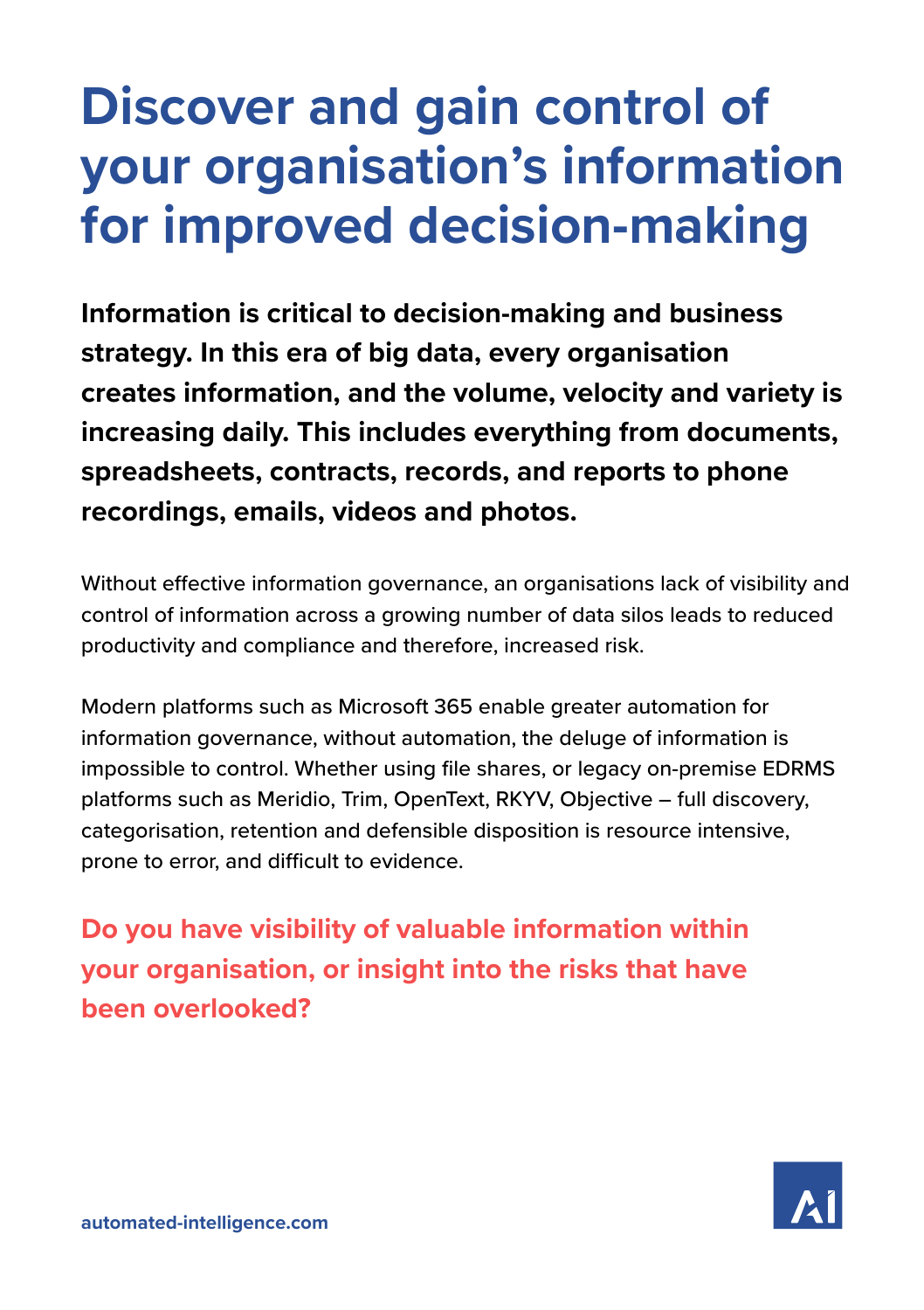### **Digital Transformation requires the insights from discovery**

**Without effective information governance the risk will continue to grow, and productivity will decrease which impacts the quality of services and products your organisation provides.**



It's estimated that up to 65% of an organisation's unstructured data is ROT (information which is redundant, obsolete and/or trivial) and up to 15% duplicated. And it's this non business-critical content which is the problem.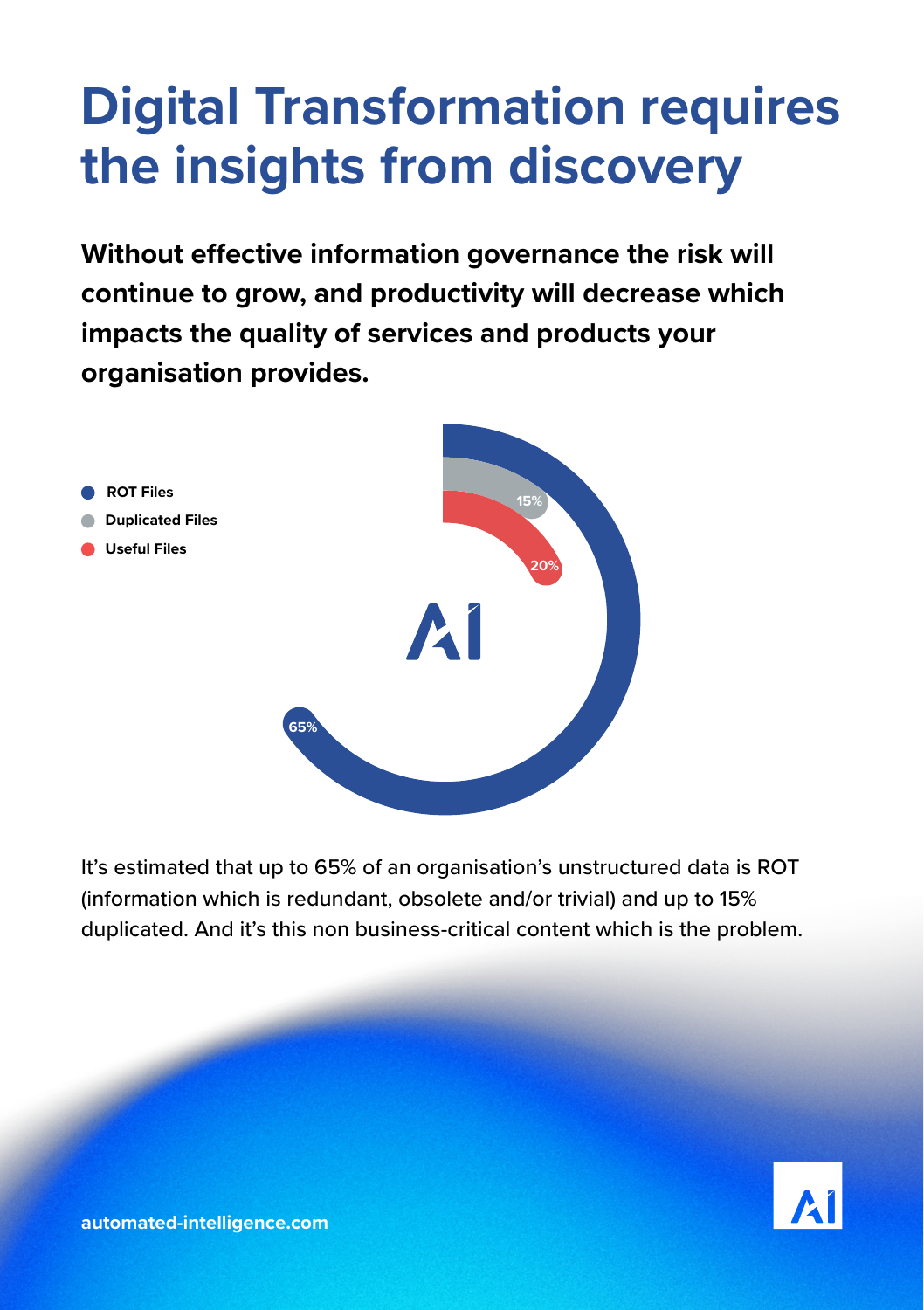#### **Does your organisation relate to any of these challenges?**

#### **Governance & Compliance**

Failure to manage an organisation's unstructured data can potentially lead to:

- **• Inaccurate data being provided to regulators**
- **• Data breaches causing significant financial and reputational damage**
- **• Over-retention of customer data**
- **• Users unable to access the right information when they need it**
- **• Overlooked strategic opportunities to drive and influence important business decisions**

#### **Productivity & Efficiency**

The common signs are evidenced when employees complain of the following pain points:

- **• Challenging and time consuming to discover relevant information**
- **• Difficulty discovering or verifying the latest version of documents**
- **• Documents are recreated because they cannot be discovered at the time of need**
- **• Lack of clarity for labelling and storing of information to support ease of discovery**
- **• Effective discovery is impacted due to inconsistent information sharing methods**

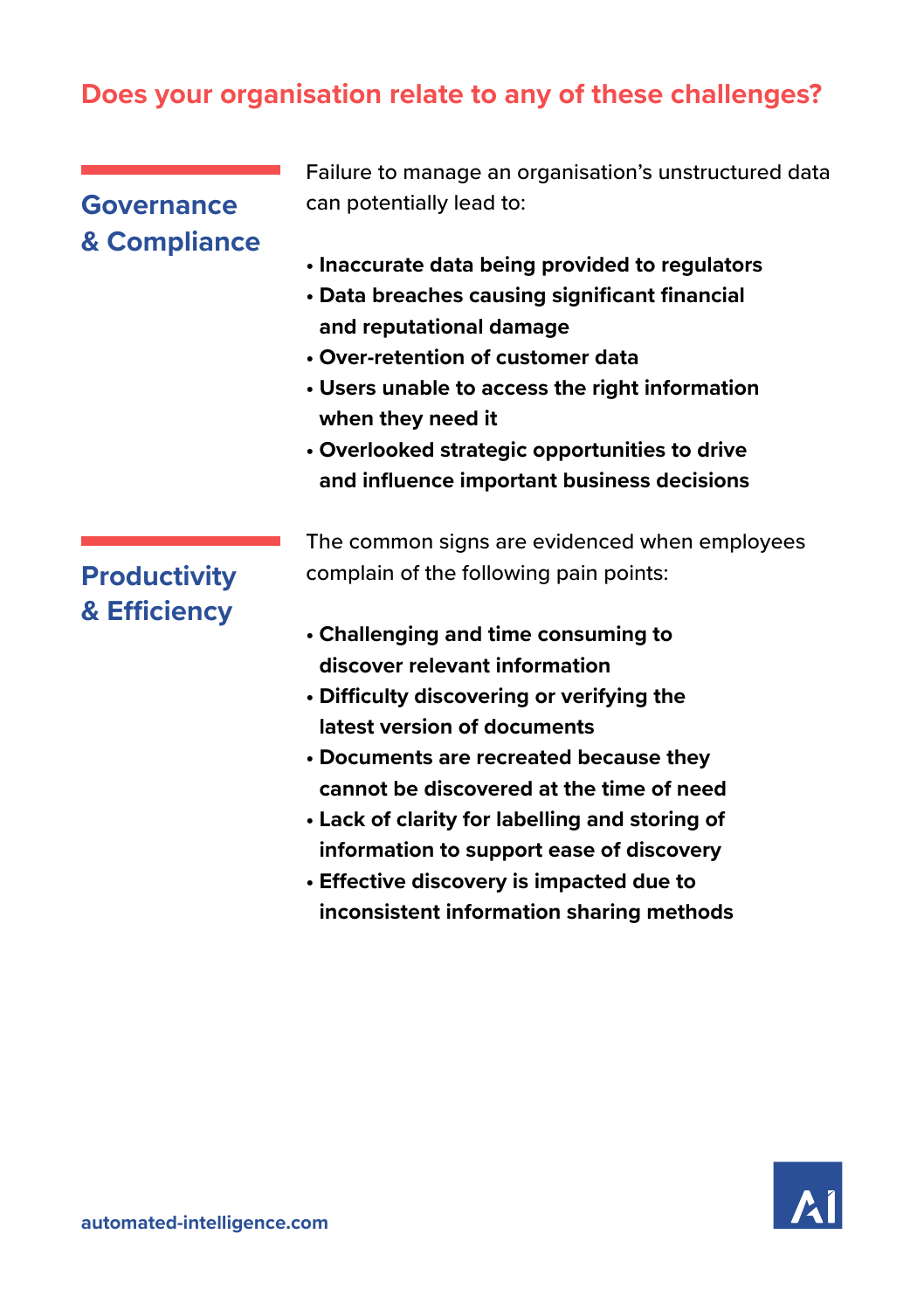## **What is the solution?**

**Take action today to gain control, build an effective business plan, validate and improve information governance and prepare your organisation for a move to greater productivity and increased regulatory compliance.** 

With the digital transformation that has gathered at pace for many organisations, managing silos of information is more important than ever. Using insights gained from discovery across legacy, hybrid and cloud environments, effective decision-making becomes a reality, enabling organisations to appraise informational value and reduce risks.

**AI.DATALIFT** will enable you to sift through the information, describe and catalogue valuable assets, validate and implement retention policies, align Personal Sensitive Information (PII) storage to your mandatory Records of Processing Activities (RoPA) for the GDPR, and ensure defensible disposition across this data. This inevitably will help your organisation in preparation for a move to a more cost effective platform such as Microsoft 365.

**AI.DATALIFT** will enable you to discover, report and take action to remedy:

- **• Password protected files**
- **• ROT and duplicated files**
- **• Broken security inheritance**
- **• Over-exposed security access**
- **• Linked spreadsheets**
- **• Over-retained records**
- **• Inappropriately stored PII**
- **• Orphaned information**

**Discover Report Take Action**